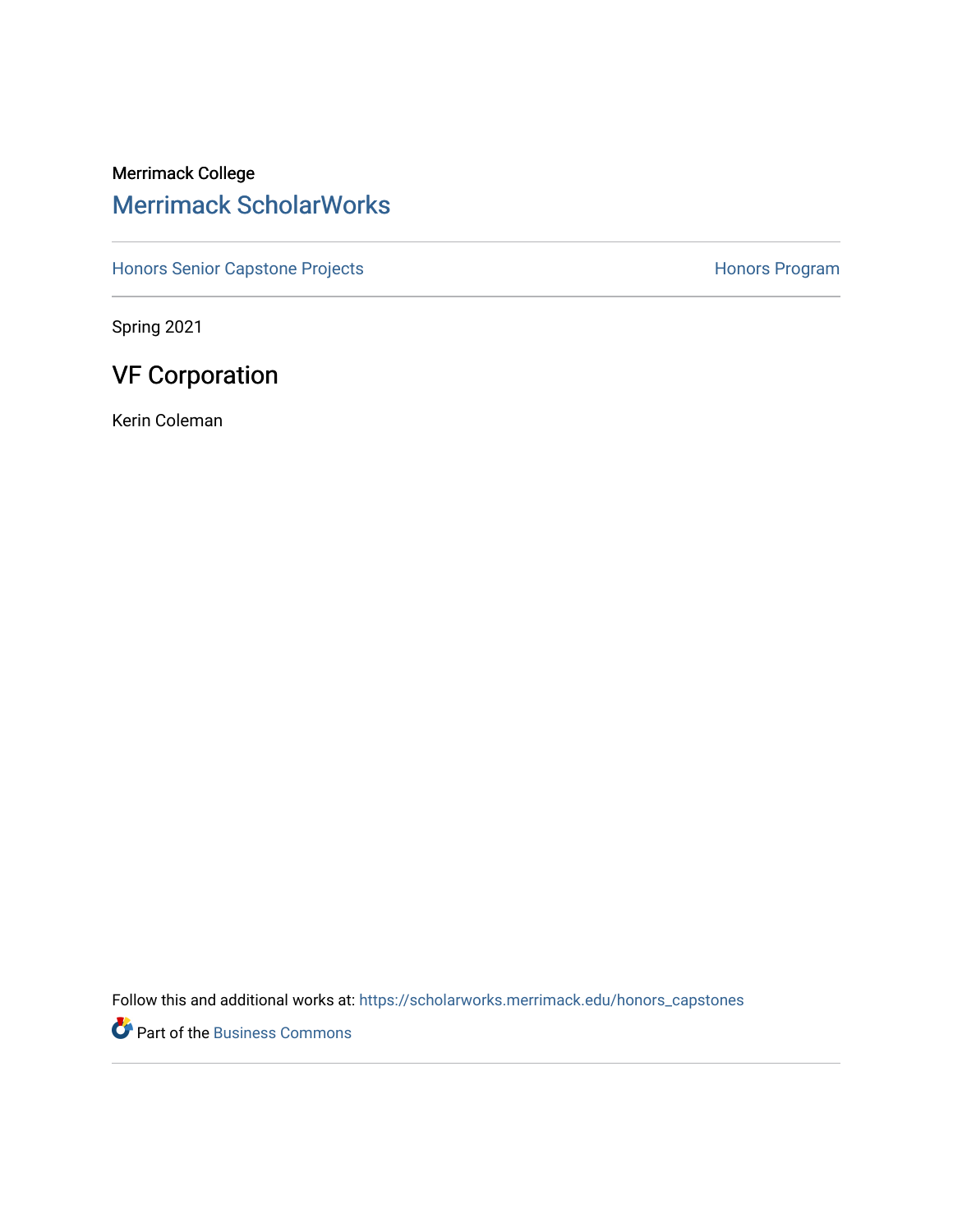## **Abstract**

Throughout this research paper, VF Corporation's (VFC) financials will be analyzed and compared among its competitors through its strategic group and industry benchmark. A deep understanding of VFC's history will be seen through its failures and success independently and in comparison, to its competitors. VFC has grown significantly from its initial creation and has pushed through hardships including the recent Covid-19 pandemic. They continue to grow and advance in the modern world of business adapting to the fast-paced environment. VFC adapted quickly with the start of Covid-19 and created a great online presence for themselves. They are one of the many companies in apparel accessories and outdoor equipment. They are not a wellknown brand, but I believe they have the ability to become established in the industry. The company has a chance to be able to stay afloat with its more known direct competitor Nike if they continue their strengths and fix their weakness that are outlined throughout this piece.

## **Overview**

VF Corporation (VFC), a worldwide footwear and apparel company founded in 1899 and headquartered in Denver, Colorado owns 19 brands including Altra, Bulwark, Dickies, Eagle Creek, Eastpak, Horace Small, Jansport, Kipling, Kodiak, Napapijri, Red Kap, Smartwool, Terra, The North Face, Timberland, VF Solutions, Vans, Walls, and Icebreaker. These brands range in segments including outdoor, active, work, and jeans. Primary merchandise in these segments, geared toward the outdoorsy and sporty customer, includes high-performance outdoor apparel, sports footwear, backpacks, work-inspired apparel, and denim casual apparel. Stores owned by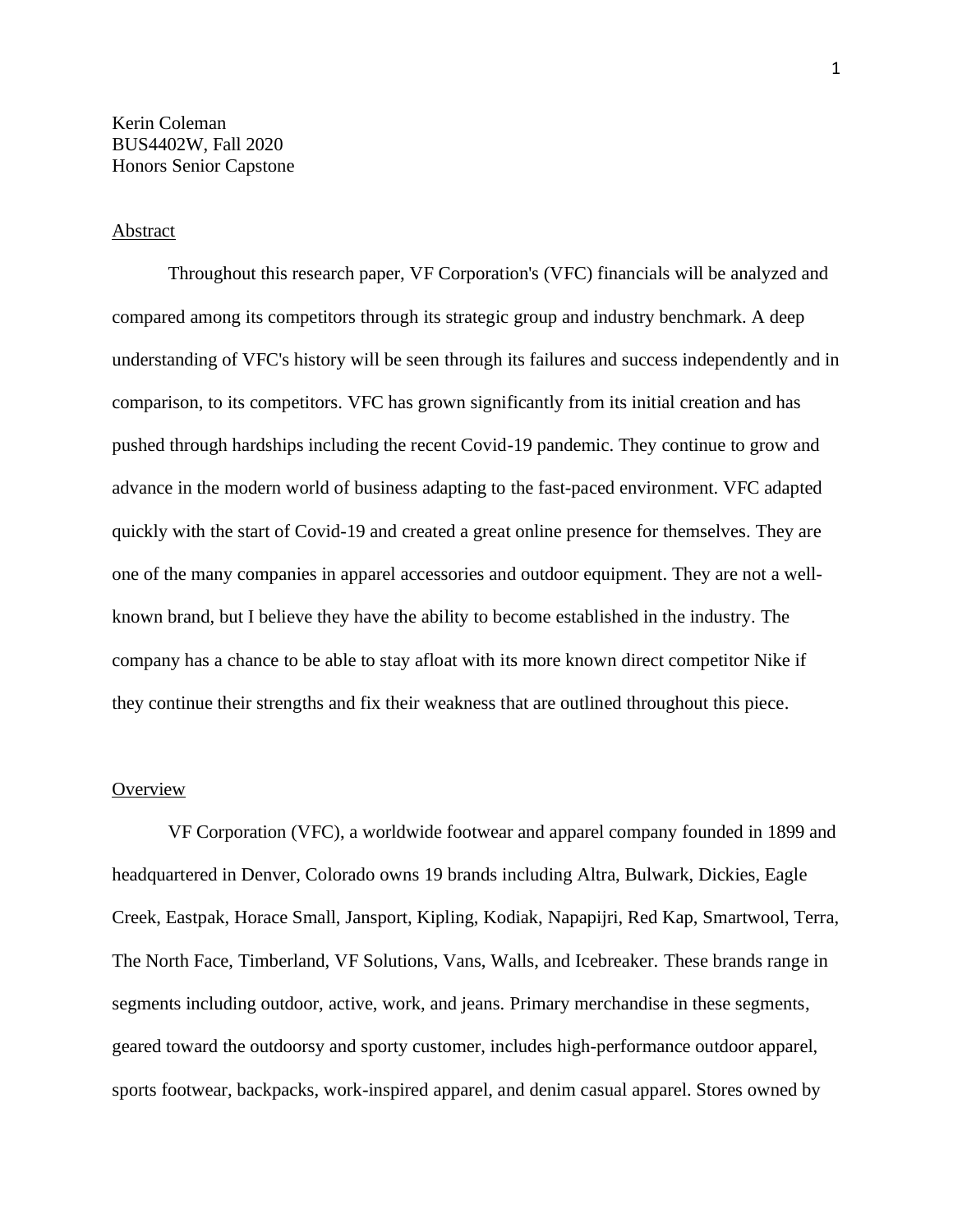these brands are typically located in malls and outlets. VFC operates quarterly and profits can vary due to the seasonality of their individual brands. VFC's results are typically higher and stronger in the second half of their fiscal calendar year. Due to the seasonality of the company's products, and the increase of their direct-to-consumer business, VFC changed its fiscal year. The fiscal year-end has been moved from the Saturday closest to December  $31<sup>st</sup>$  to the Saturday closest to March 31<sup>st</sup>. This change improves investor communication by allowing the company a better look into projecting revenue growth and planning expenses.

With the onset of the Covid-19 pandemic, VFC's closed all stores across North America and Europe from March 16<sup>th</sup> until April 5<sup>th</sup> and closed all corporate and branch offices, and allowed employees to work remotely. Throughout this time, it continued to pay all its retail employees full pay and benefits and kept facilities open around the world to help support online sales. Through the first 10 months of the 2020 fiscal year, VFC had results that were above their long-term growth objectives, but during the fourth quarter, the revenue fell 10% due to Covid-19.

Due to VFC's fiscal year change, it's most recent full year was 2020, with quarter four ending in March 2020. The total sales for the year were 10,489 million USD with earnings of 679 million USD. VFC has 1,600 stores operating in more than 150 countries. 42% of their 75,000 employees are located in the United States (VF Corporation).

In recent news VFC had launched a pilot program to create a safe work environment with the help of robots in the distribution centers; these "LocusBots" helped with the picking process and had many benefits for the associates. VFC planted 11 robots in the Martinsville, VA, distribution center to help support associates with social distancing for Covid-19 and also improve efficiency after the closing of their retail stores. With concern for improved health and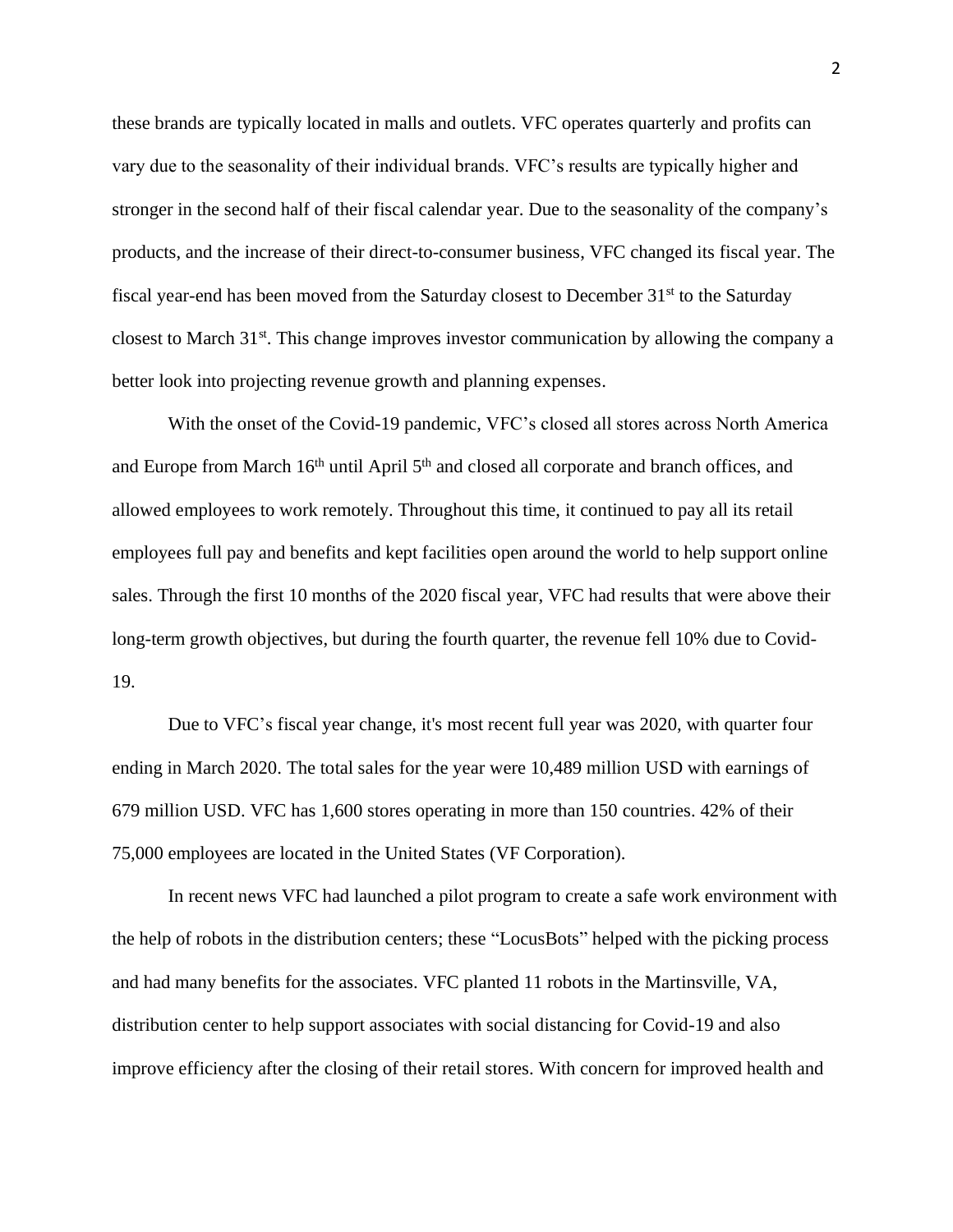safety for employees and productivity is up 63% VFC will expand the use of the robots to distribution centers around the world. VFC does not plan to replace its associates, their plan is only to speed up processes and keep associates safe during the pandemic (VF Corporation).

In 1899, John Barbey and his group of investors founded the Reading Glove and Mitten Manufacturing Company in Pennsylvania, this company was the foundation for VFC. Over the years, the company had many names, eventually changing to the current VFC to best reflect its diverse product line. VFC went public and had their first acquisition of H.D. Lee company in 1951. Soon after that they hit another milestone and gave out its first dividend in 1970. In 1980 VFC purchased Blue Bell Holding company for 762 million USD, adding five more brands to their portfolio. This acquisition doubled the size of VFC making it the largest publicly held clothing company. During that year they also became one of the largest jean makers in the world taking control of 25% of the 6-billion-dollar market. After that, they acquired 22 brands, 18 of which they still have today (the other 4 were divested.) In 2018 they completed the separation of the Jeanswear organization into its own independent publicly-traded company. The new company was named Kontoor Brands Inc. and includes Wrangler, Lee, and Rock & Republic brands and the VF Outlet business (VF Corporation).

#### Competitive Analysis

Comparing VFC and Nike for the trailing twelve months, Nike appears to be the larger company, but they are actually similar in size. Although Nike is the better-known company, the two companies have nearly the same number of employees with VFC having 75,000 and Nike only 400 ahead with 75,400 employees. A similar trend is present for the number of stores, VFC has 1600 stores and Nike has 1100. While both companies have a similar number of stores and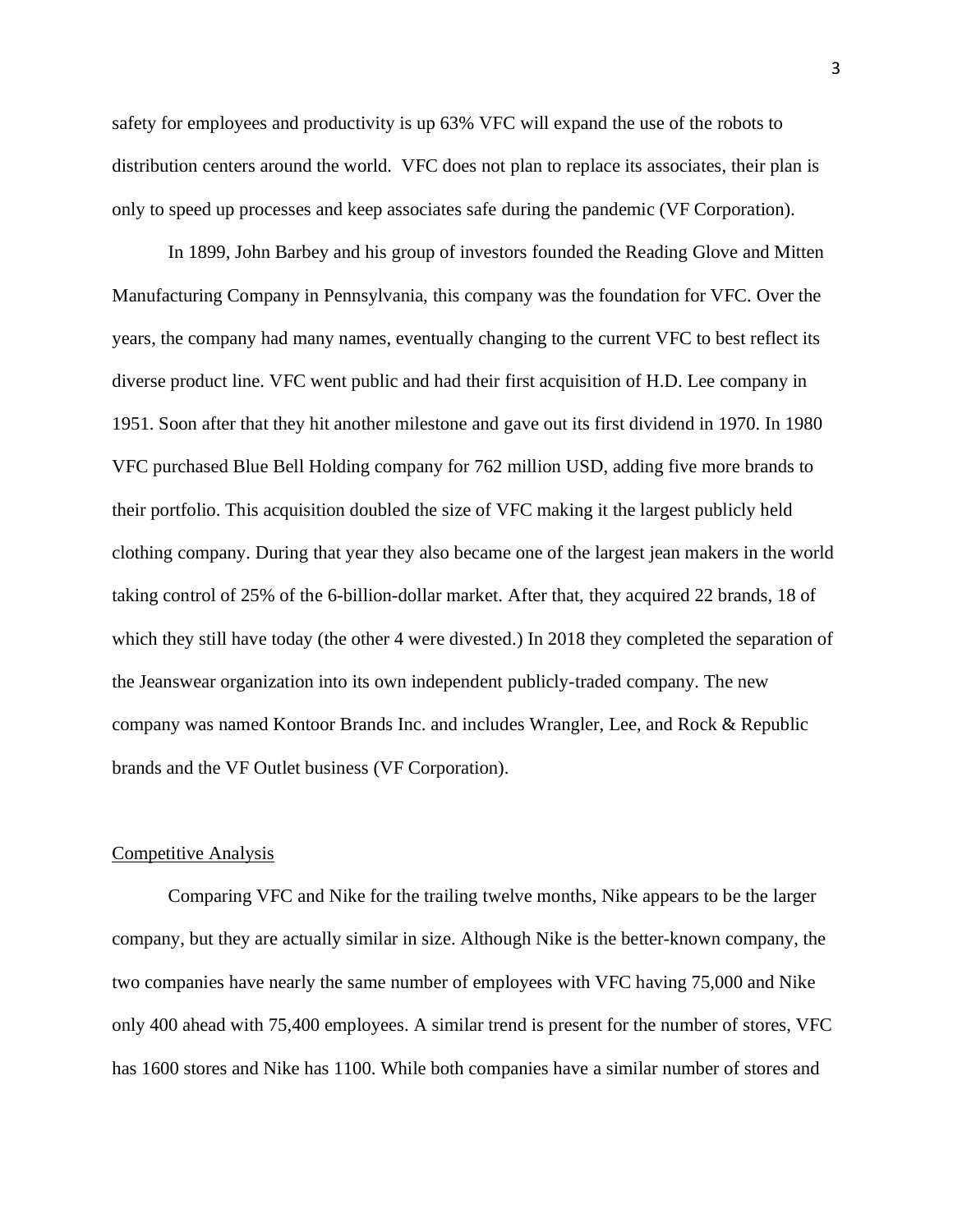employees, Nike has a market capitalization that is more than 7 times that of VFC. Both companies have market capitalizations in the billions, VFC's is \$27.09 billion and Nike's is \$197.15 billion. Although both companies are in the billions for market capitalization the number demonstrates that Nike is worth more on the open market and that investors are more willing to pay for their stocks. Nike also has sales of \$37,403 million which is almost 4 times that of VFC's sales of \$9,514 million and Nike's earnings are \$2,539 million which is 7 times that of VFC standing at \$345 million. This shows that Nike has made 7 times the profits made by VFC, profits which they can reinvest into the business and pay dividends. So, although the two companies seem similar in size when comparing employees and stores, a comparison of its market capitalization, sales, and earnings demonstrates that Nike is a larger more profitable company.

|                                   | <b>VF Corporation</b> | Nike Inc B (NKE) | Amazon (AMZN) |
|-----------------------------------|-----------------------|------------------|---------------|
| <b>Total Sales (USD Millions)</b> | 9,514                 | 37,403           | 321,782       |
| Earnings (USD Millions)           | 345                   | 2,539            | 13,180        |
| <b>Market Capitalization</b>      | 27.09B                | 197.15B          | 1.58T         |
| (USD Billions/Trillion)           |                       |                  |               |
| Number of Employees               | 75,000                | 75,400           | 798,000       |
| Number of Stores                  | 1600                  | 1100             | 526           |
| Price to Earnings Ratio           | 102.04                | 73.53            | 121.95        |
| Dividend Yield (%)                | 2.65%                 | 0.77%            | <b>NA</b>     |
| Payout Ratio (%)                  | 267.1%                | 58%              | <b>NA</b>     |

All financials are for the trailing twelve months (TTM) as of March 2020

**Table 1 – Competitive Analysis**

Source: Morningstar

Amazon, which is the largest company among the three companies, has sales that are significantly higher than those of VFC. As depicted in table one the sales produced by Amazon are 33 times that of VFC sales. Although VFC has been a business for a longer period of time, its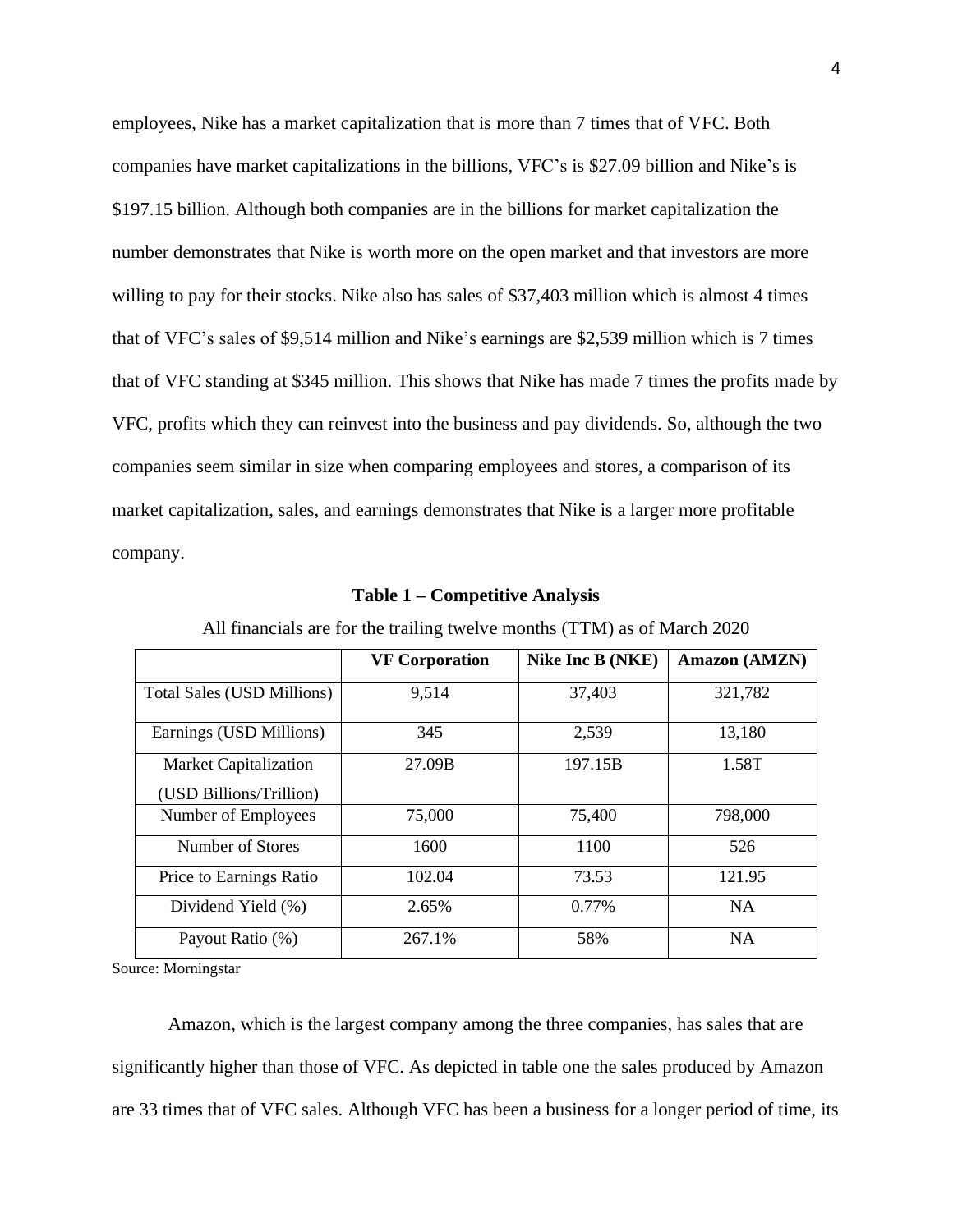market capitalization is not even close to that of Amazon's. Amazon's market capitalization is at \$1.58 trillion while VFC is still in the low billions. Although VFC has 1,074 more stores it still lags on earnings because Amazon is more invested in online sales. When examining table 1 the earnings of VFC is nowhere near that of Amazon's \$13,180 million as it lags behind at only \$345 million. This makes Amazon's earnings 38 times that of VFC. Due to their high volume of sales Amazon is able to employ 723,000 more employees to produce and deliver their products.

Comparing the dividend yield of each of the three companies, Amazon does not pay dividends yet VFC and Nike do. Both Nike and VFC are in the mature phase and have dividend yields around 2% of the S&P 500 companies. VFC is a little higher at 2.65% but is still in the typical range, while Nike's dividend yield is lower than the average at 0.77% which is close to the 1-4% a mature company typically gives out. The average range that is sustainable for a mature company is between 10% and 40%, as seen in table one both Nike and VFC are outside of that range. Nike's payout ratio is a little above the average range but still appears to be sustainable at 58%. On the other hand, VFC has a payout ratio that is significantly higher than the average at 267.1%. This is not sustainable for a company and VFC will need to cut that number in the coming year.

Analyzing the growth rate of VFC, Nike, and Amazon the overall trend of growth varies greatly. Over the years from 2017-2019 both Nike and Amazon had pretty steady sales growth with Nike staying in a 2% range and Amazon staying in a 10% range; however; it is not the same story with regard to both companies' earnings growth. Amazon's earnings growth skyrocketed in 2018 from 27.92% to 232.11%, in contrast, Nike's fell from 12.77% to -54.41%. Although Nike's earnings declined in 2018, the company had an upswing the following year to a high 108.43%. Comparison of VFC's growth during the years 2017-2019 was limited due to changes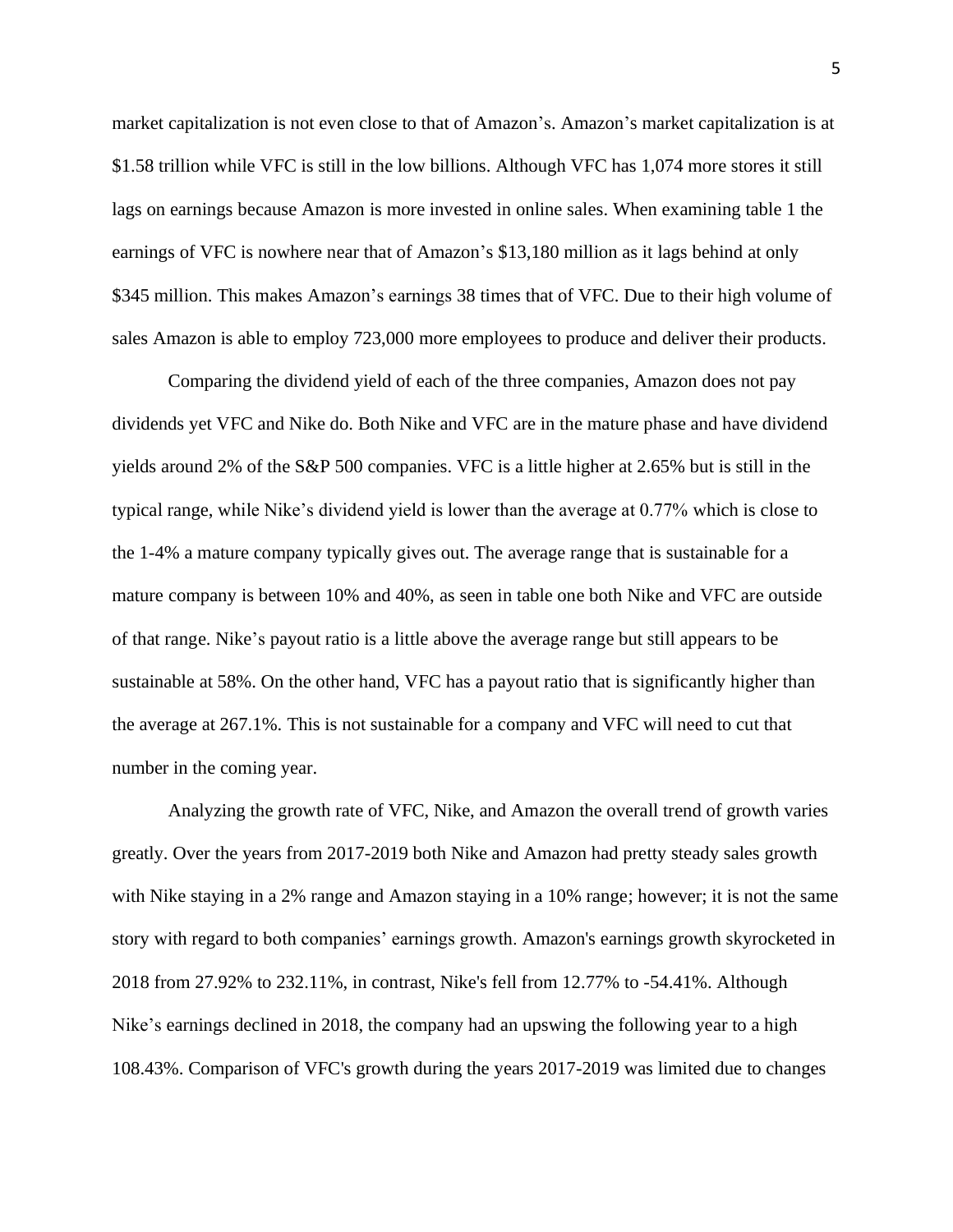made in their fiscal year-end. It is not possible to directly compare from year to year but instead an overall comparison was made. As seen in table 2 VFC seems to be going in the opposite direction of both Nike and Amazon, with VFC demonstrating a negative trend in both sales and earnings. These comparisons indicate that VFC does not have an acceptable growth compared to both Amazon and Nike.

|                             | 2017    | 2018    | 2019         |
|-----------------------------|---------|---------|--------------|
| <b>VF Corporation (VFC)</b> |         |         |              |
| Sales Growth %              | (1.73)  | $NA *$  | $(24.26)$ ** |
| Earnings Growth %           | (42.75) | $NA *$  | $(46.07)$ ** |
| Nike Inc B (NKE)            |         |         |              |
| Sales Growth %              | 6.10    | 5.96    | 7.47         |
| Earnings Growth %           | 12.77   | (54.41) | 108.43       |
| Amazon (AMZN)               |         |         |              |
| Sales Growth %              | 30.80   | 30.93   | 20.45        |
| Earnings Growth %           | 27.92   | 232.11  | 15.04        |

**Table 2 – Comparative Trends in Sales and Earnings** Year-to-year amounts are for the 2017-2019 period

Source: Morningstar

\*Due to change in VFC fiscal year-end numbers are for 2019

\*\*Due to change in VFC fiscal year-end number are for 2020

Comparing the return on equity, there seems to be a similar trend of constant positive numbers as seen in table 3. VFC and Nike both had their highest ROE during the 2019 year where Nike's was 42.74 and VFC's was 31.55. Although Amazon's ROE was 21.95 in 2019 it still was not its highest ROE during the three years. When comparing the ROE of the three company's VFC is right in the middle in 2019 and 2017.

Considering a good debt to equity ratio is between 1-1.5 and a lower number means that the company has less long-term debt. It looks like the D/E ratio for Nike, VFC, and Amazon reflect solid efficiency, as Nike has stayed within the low range for three years and VFC has barely gone above 1.0, and Amazon stayed within the range. This indicates that all three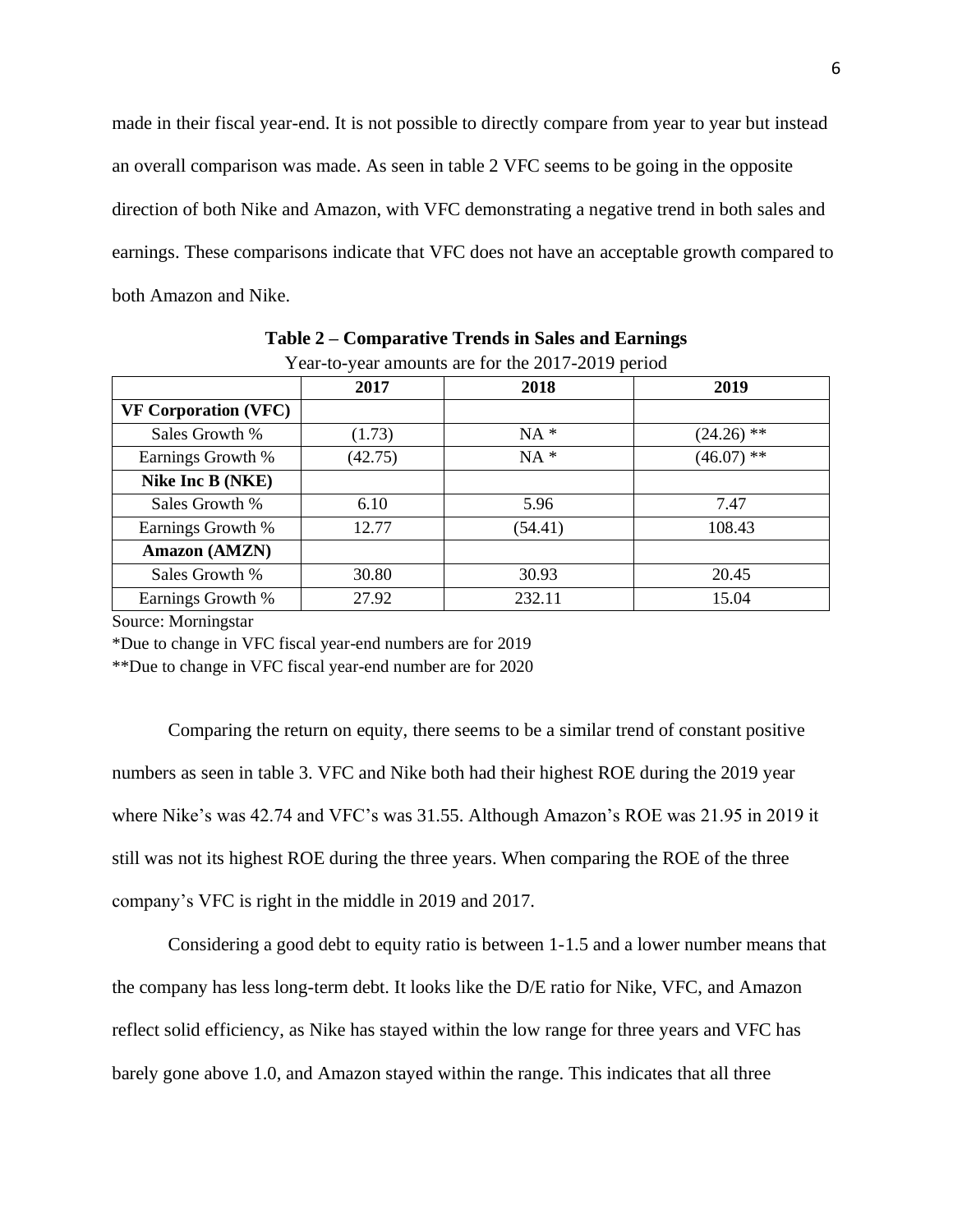companies have a comparatively low debt to equity ratio. Amazon has a current ratio that stays around 1.0-1.10 which means they can handle their debt but don't have as much of a cushion of funds as Nike and VFC. VFC has a current ratio that's a little higher than Amazon's with a range from 1.60-1.76 this means they can pay off their upcoming bills and have good financial health. Nike has a high current ratio that ranges from 2.10-2.93 this can be related to their low debt to equity ratio meaning they have little debt.

|                             | 2017  | 2018     | 2019      |
|-----------------------------|-------|----------|-----------|
| <b>VF Corporation (VFC)</b> |       |          |           |
| Return on Equity            | 14.20 | $31.55*$ | $17.75**$ |
| <b>Inventory Turnover</b>   | 3.57  | $3.59*$  | $2.90**$  |
| A/R Turnover                | 9.02  | $8.88*$  | $6.95**$  |
| Debt/Equity Ratio           | 0.59  | $0.49*$  | $1.08**$  |
| <b>Current Ratio</b>        | 1.60  | $1.76*$  | $1.66**$  |
| Nike Inc B (NKE)            |       |          |           |
| Return on Equity            | 34.38 | 17.40    | 42.74     |
| <b>Inventory Turnover</b>   | 3.85  | 3.96     | 3.98      |
| A/R Turnover                | 9.93  | 10.15    | 10.07     |
| Debt/Equity Ratio           | 0.28  | 0.35     | 0.38      |
| <b>Current Ratio</b>        | 2.93  | 2.51     | 2.10      |
| Amazon (AMZN)               |       |          |           |
| Return on Equity            | 12.91 | 28.27    | 21.95     |
| <b>Inventory Turnover</b>   | 9.97  | 10.43    | 10.92     |
| A/R Turnover                | 16.54 | 15.61    | 14.96     |
| Debt/Equity Ratio           | 1.37  | 0.91     | 1.02      |
| <b>Current Ratio</b>        | 1.04  | 1.10     | 1.09      |
|                             |       |          |           |

**Table 3 – Efficiency Ratios**

Source: Morningstar

\*Due to change in VFC fiscal year-end numbers are for 2019

\*\*Due to change in VFC fiscal year-end number are for 2020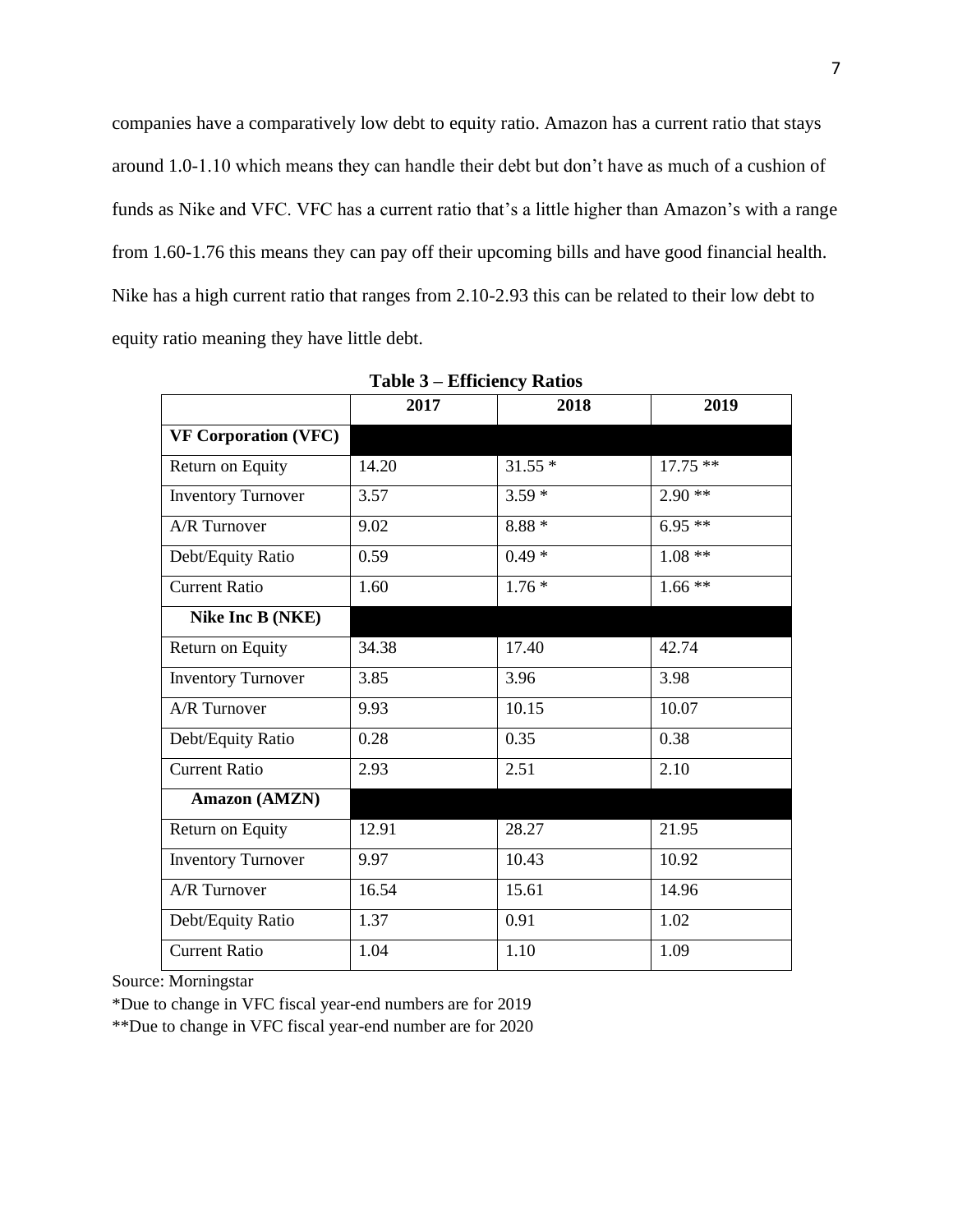In comparison to Amazon and Nike, VFC seems to have slightly lower yet acceptable inventory and accounts receivable turnover numbers. Nike and VFC both are in the 2-4 range that a retail company should be in for inventory turnover which indicates their merchandise is selling fast. For accounts receivable turnover the two are both similar and show that they receive cash from their credit sales relatively fast. When compared to Amazon they don't seem as quick to turnover inventory as Amazon's turnover numbers are within a range that is much higher, up in the double digits. The same goes for Amazon's accounts receivable turnover as it gets into the teens. This shows that while Nike and VFC are relatively quick and efficient to turn over their merchandise and turn credit sales into cash, Amazon does it at an even faster pace. This seems to be accurate as Amazon is a much larger company with a greater inventory and sales to turnover. When looking at the efficiency and debt management of all three companies, it appears to impact their return on equity in a positive way. All three companies demonstrate solid turnover ratios and debt to equity ratios which appear to impact their abilities to have a positive trend on their return on equity during the past three years.

The average price to earnings ratio of the S&P 500 is known to range from 14 to 20 and is currently around 26-28. When a company has a higher price-to-earnings ratio it shows that the investors have greater confidence in the company. An excessively high number can mean that the company is overvalued. All three of the companies seem to have an extremely high P/E with Nike's being 73.53, VFC's is at 102.04, and Amazon's is at 121.95. This current trend of extremely high P/E ratios is due to Covid-19 and the impact it has had on each company. Amazon is the only company whose P/E is not overvalued as their sales have skyrocketed during Covid-19. Nike's and VFC's P/E are extremely high because their prices have stayed the same,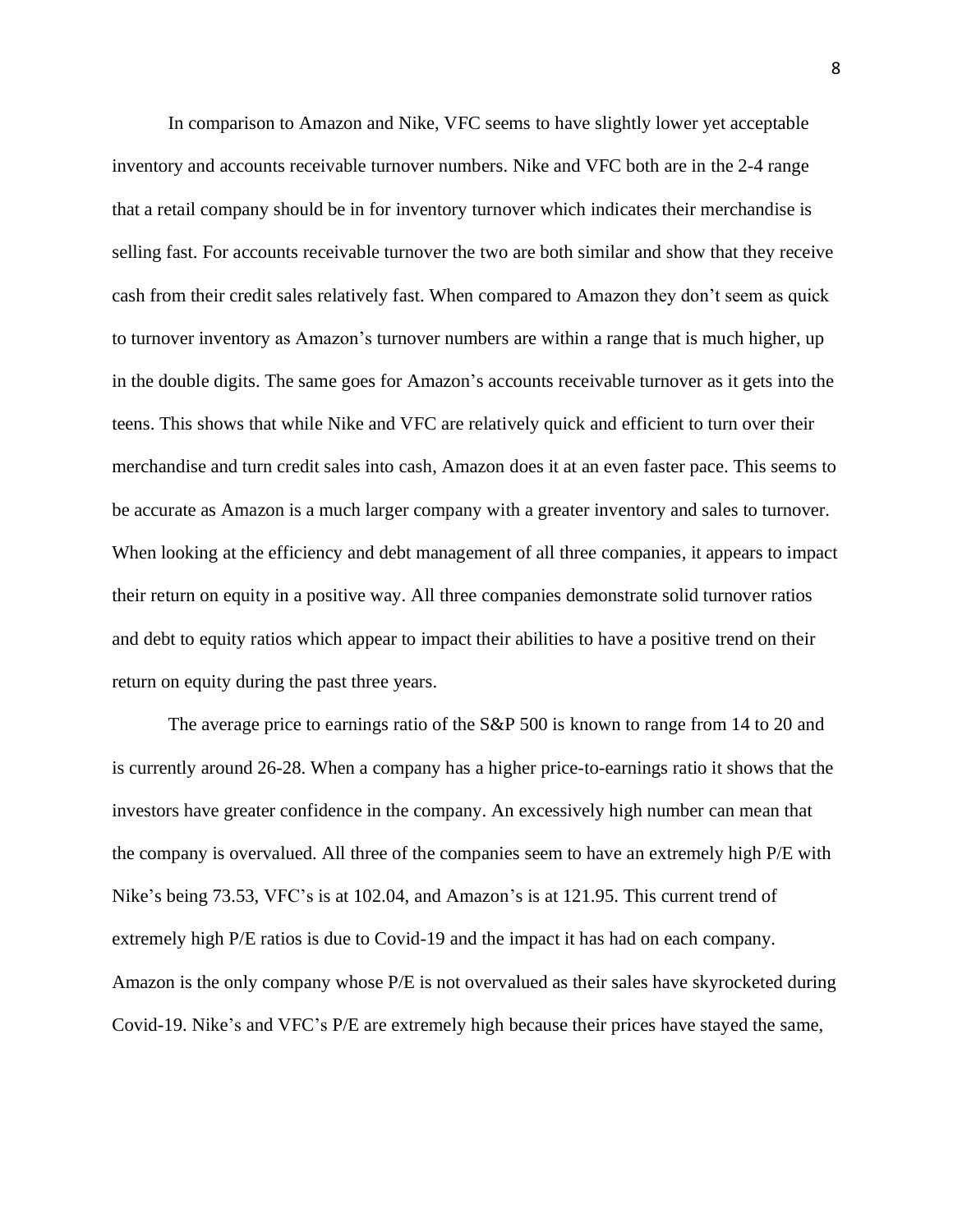but their earnings have declined. Results of the comparison of the three companies' P/E indicate that Amazon would be the most favored company by investors.

### Strengths and Weaknesses

This competitive analysis of the three companies shows where VFC stands in regard to the company's strengths and weaknesses through benchmarking. VFC's weaknesses show up in their payout ratio, growth rate, and price-to-earnings ratio. VFC's payout ratio is extremely high at 267.1% and reflects limited ability for sustainability. Over the last year, they paid out 126% of their free cash flow as dividends (Simply Wall St). This percent is very high and can be worrisome with limited knowledge as to how the company justified the payout level, making it a major weakness to investors. Another weakness the company demonstrated is their price to earnings ratio (102.04). This is due to their decrease in sales from Covid-19 during which their prices have stayed the same, but sales have decreased. VFC has also shown a weakness in its growth rate over the past couple of years. They have had a steady negative growth rate trend that is high up at -46.07 for earnings growth and -24.26 for sales growth in 2020. If continued VFC will be forced to liquidate parts of the company each year until they ultimately disappear. On the other hand, VFC's strengths are indicated in their ROE, debt to equity ratio, and inventory and receivables turnover ratio. VFC's debt to equity ratio is in great space with its highest being at 1.08, the company demonstrates good financial health which would indicate the ability to pay off any upcoming bills. They also have great turnover ratios that show they are selling their merchandise and receiving cash quickly from their credit sales. Leaving them with a high range of 6.95-9.02 for A/R turnover and an in-between range of 2-4 like a retail company should be in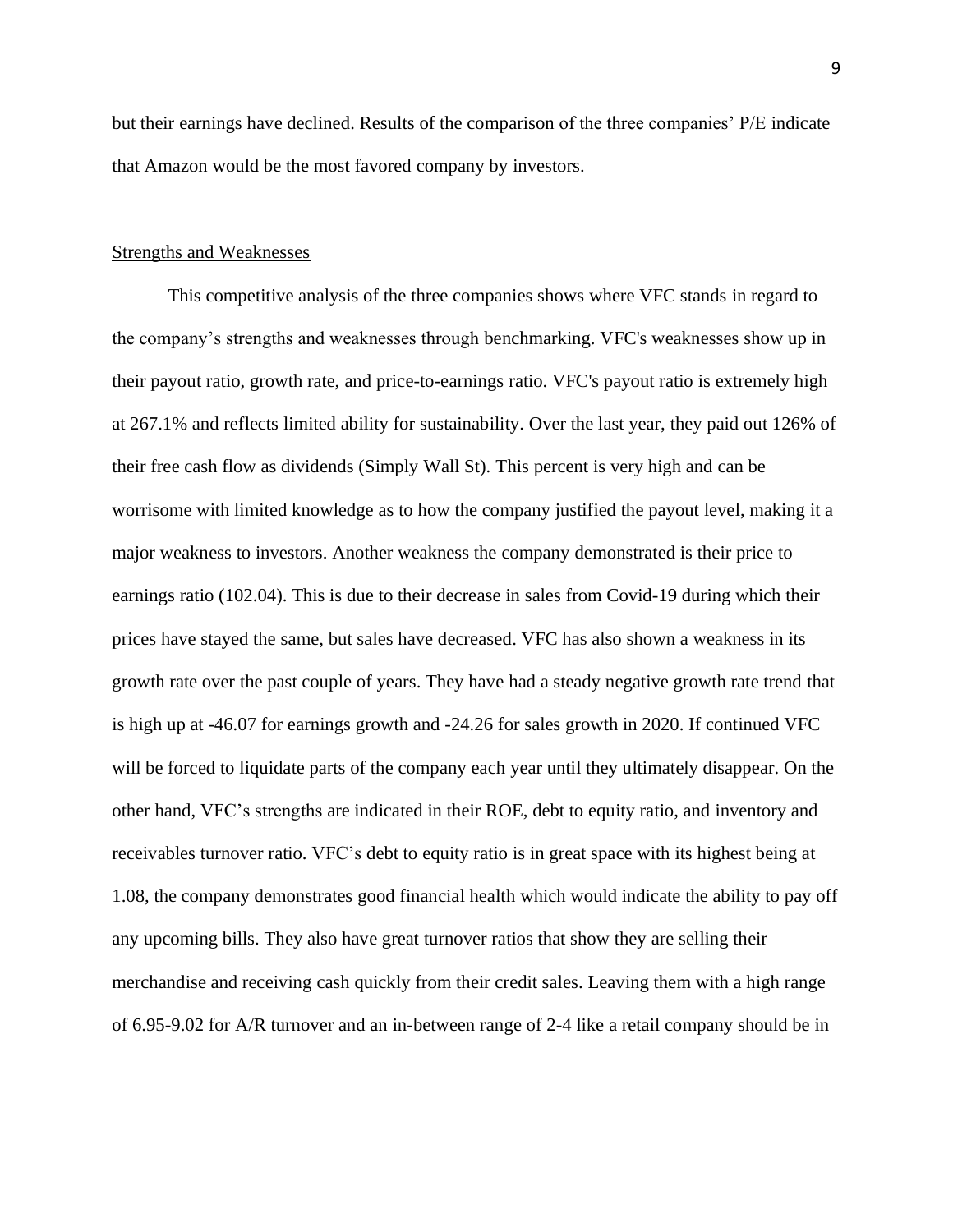for inventory turnover. VFC's efficiency and good debt management positively impact their return on equity giving them their highest ROE of 31.55 in 2019.

#### External Competitive Analysis

VF Corporation (VFC) received a rating as a narrow-moat firm, this rating is based on the brand's intangible assets. The moat rating is derived from the three brands of the company which include Vans, The North Face, and Timberland. The three brands have exhibited good growth and profitability characteristics. VFC has a strong history of success when it comes to their acquisitions that lead to their narrow moat rating. The strength of the Vans brand is another reason VFC received a narrow moat. Due to its acquisition of Vans in 2004, VFC has grown the company from its local roots of California into a major lifestyle sportswear brand. The North Face and Timberland also joined Vans in producing VFC's intangible asset that supports the narrow moat rating.

Nike received a wide moat rating based on the Company's intangible brand asset. Nike's wide moat rating is supported by its worldwide reach, as it ships products to more than 190 countries. The company produced 61% of its 2020 fiscal revenue outside of North America. Another supporting reason for Nikes wide moat rating is due to its large e-commerce business worldwide. It is estimated that Nike generated \$5.5 billion in e-commerce in its 2020 fiscal year. Nike has many sponsors that include the world's most popular athletes and teams. These sponsors have led to the creation of key brands for the company. These key brands have a major role in supporting their wide moat based on the brand's intangible asset.

When comparing Nike and VFC it is understandable that while both companies' moat ratings are based on their intangible brand asset, they do not have the same rating. While they are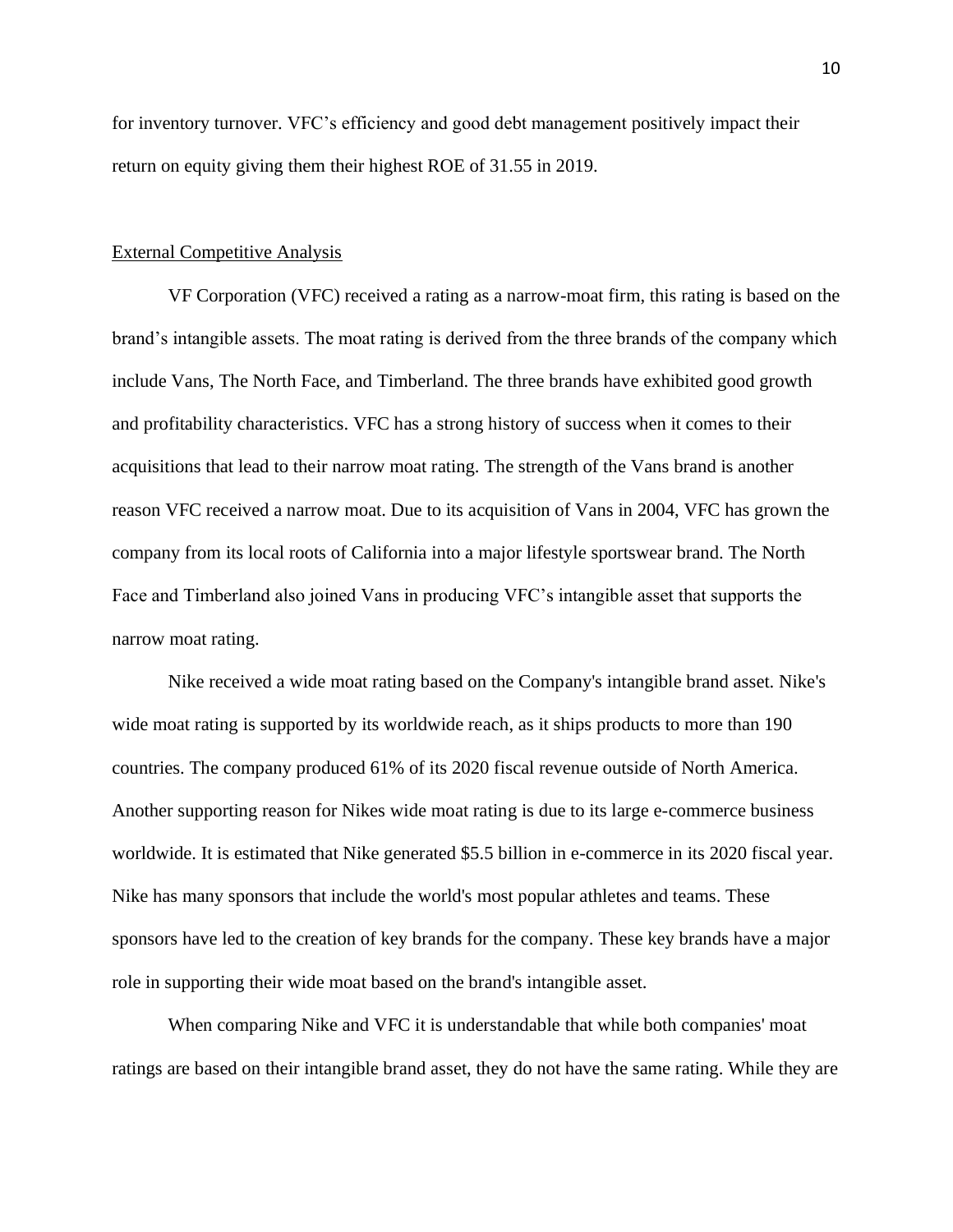in the same industry Nike is a much larger and known company, which gives it a sustainable competitive advantage that makes it hard for rivals to gain its market share. On the other hand, VFC isn't as big or well-known so they only have a slim advantage over their competitors. Both companies can generate ROICs above the weighted average cost of capital over the next decade. With that being said you can see why Nike was given a wide moat rating because their expected adjusted ROICs are almost 3 times that of VFC expected, with Nike's at 44% and VFC at only 19%. Nike gains its higher rating from its global market, e-commerce, and its key brand from its sponsors (Morningstar).

#### Business Strategy

The business strategy that VFC is using is the broad differentiation strategy for managing their competition. VFC has 30 brands that are spread across different segments including outdoor & action sports, jeanswear, image wear, and sportswear (VF Corporation). VFC differentiates its products by acquiring different segments and recognizing each one. Before Vans was acquired by VFC they only served one typical customer that was described as a male skateboarder. Today VFC used its business strategy to spread the Vans product across its segment turning it from an action sports brand to an everyday brand. The Vans shoe is one of the most popular shoes for both sexes and hits the age range of 13-24-year-old customers. VFC has had operating margins in the 12%-13% range in the past three years while Nike's was a little higher at 16.67%.

VFC does particularly well in the production area of the value chain. VFC manages its complex global supply chain to meet the demands of the fast-paced and changing business environment. Their teams work on planning, forecasting, and procurement of its internally manufactured products and the ones that are outsourced from suppliers. VFC has moved toward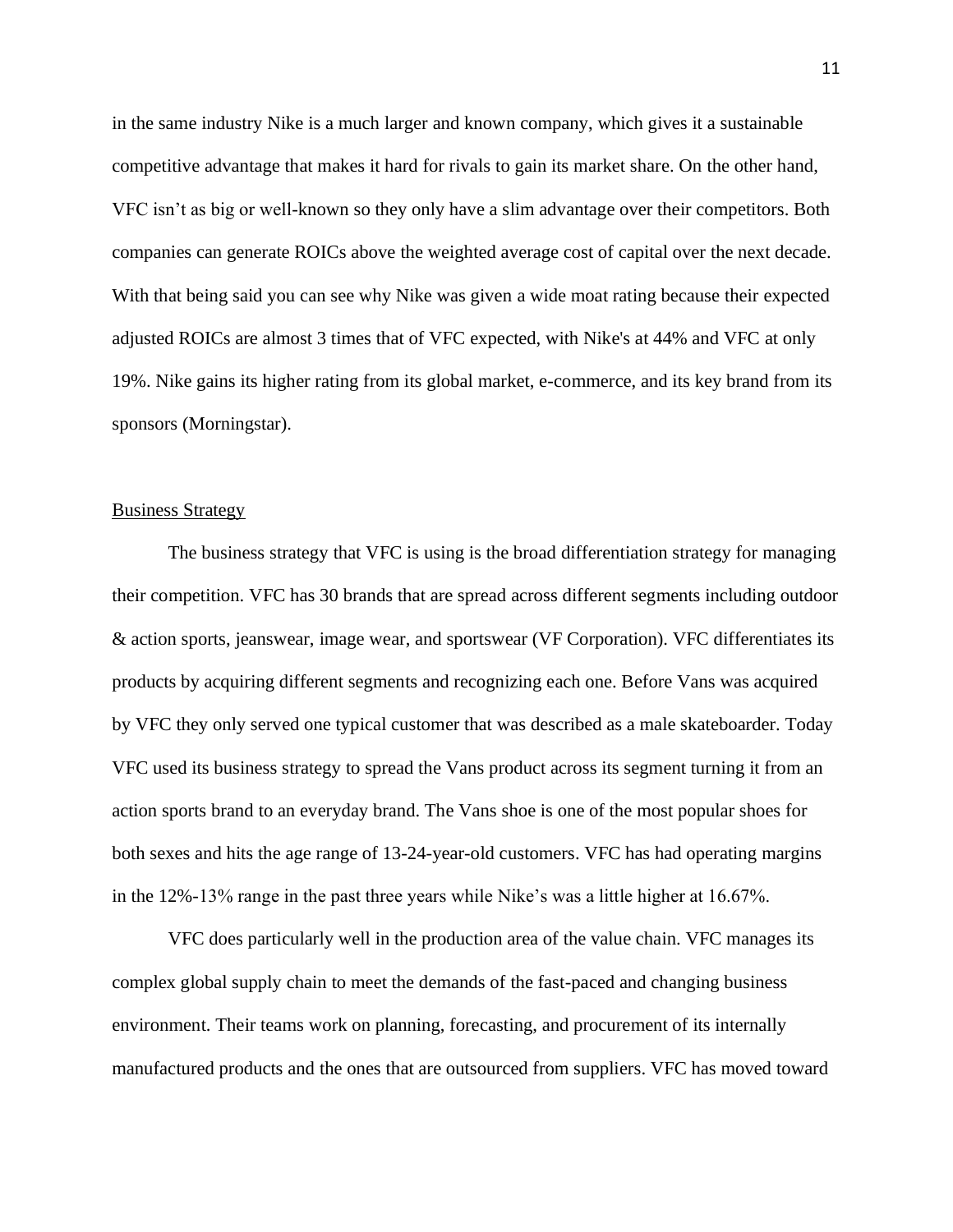a regional production model so they can focus on the speed to market as it has become a major differentiator in their industry. They have 30 plants globally and are the only lifestyle branded apparel company with their own manufacturing. VFC has developed its own concept called the "third way" in which they bring their own resources and capabilities to other supplier partners and combine the advantage of their own manufacturing and the flexibility of third-party facilities (Closs). VFC excels with its omnichannel experience as a customer can effortlessly navigate between the company's digital platform or the physical store location. VFC delivers the correct products right on time to consumers worldwide. Most VFC stores are located in shopping malls where a customer can walk in look at items and ask salespeople for help. If the customer is not looking to go to the physical location, all VFC brands have their own websites that are userfriendly and easy to access.

## International Strategy

VFC uses a global standardization strategy, the same marketing strategy is used from one country to the next, across all cultures. VFC grows internationally by opening stores worldwide that are all operated the same way. The production, R&D, and marketing activities of VFC products are concentrated in a few locations and continuing to grow every year. All facilities worldwide follow principles set by VFC and do not have to meet the conditions of the country of operations. VFC brands have standard products and do not customize them to local conditions (VF Corporation).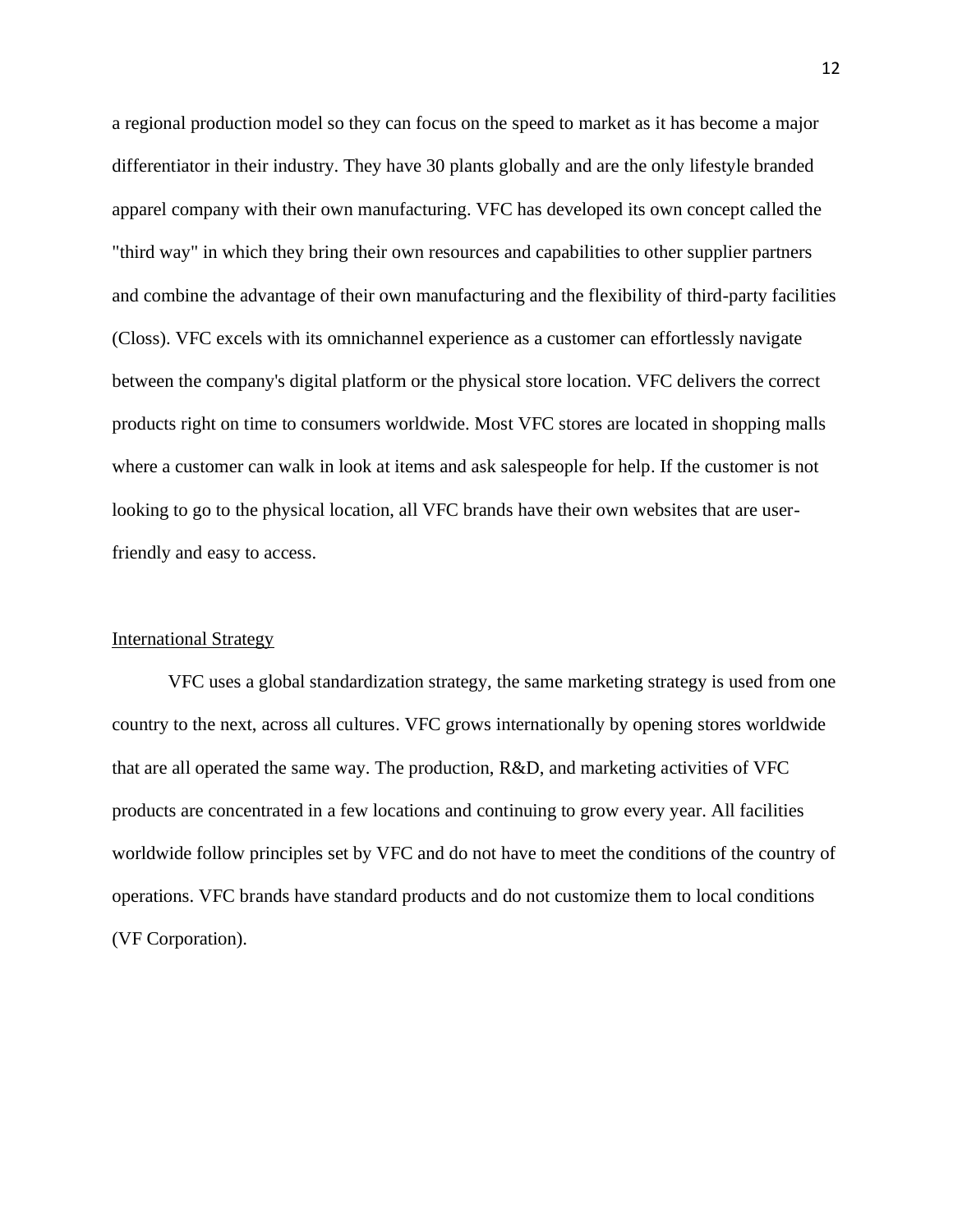## Corporate Strategy

VFC's brands spread across unrelated businesses so to increase the performance of all its business units they must use an unrelated diversification strategy as their corporate-level strategy. The way they use unrelated diversification is by adding unrelated product lines to penetrate new markets. Since VFC does not develop their own brands they add these new product lines through acquisitions. VFC acquires companies through the belief that they have a significant potential to grow. An example of this is that VFC started as a silk manufacturing and slowly grew by adding new product lines including jeans, sneakers, work uniforms, and outdoor equipment. The unrelated diversification strategy also helps increase VFC's value through internal capital market. Vans' has a high performance as it generates 67% of all VFC's active segment. Through internal capital market, VFC allocates the money across the rest of the business units. (VF Corporation)

#### Assess and Project

VFC has strengths from its market development through acquisitions. The company grows and gains more market share with its new brands and stores. As previously stated VFC is committed to expanding throughout the greater Asia Pacific region. They are currently investing in opening stores in new areas worldwide. They also are currently adding new brands including their latest addition, Supreme as it gives its consumers deeper access to segments that apply to VFC's existing brands. The strength of their market development helps with their EPS as Supreme is expected to increase their EPS by \$0.20. VFC's knowledge of divestitures and splits helps to reduce its struggling profits. On the other hand, VFC's weakness shows up in their sales growth as they demonstrate a negative trend. This negative trend shows up in both the sales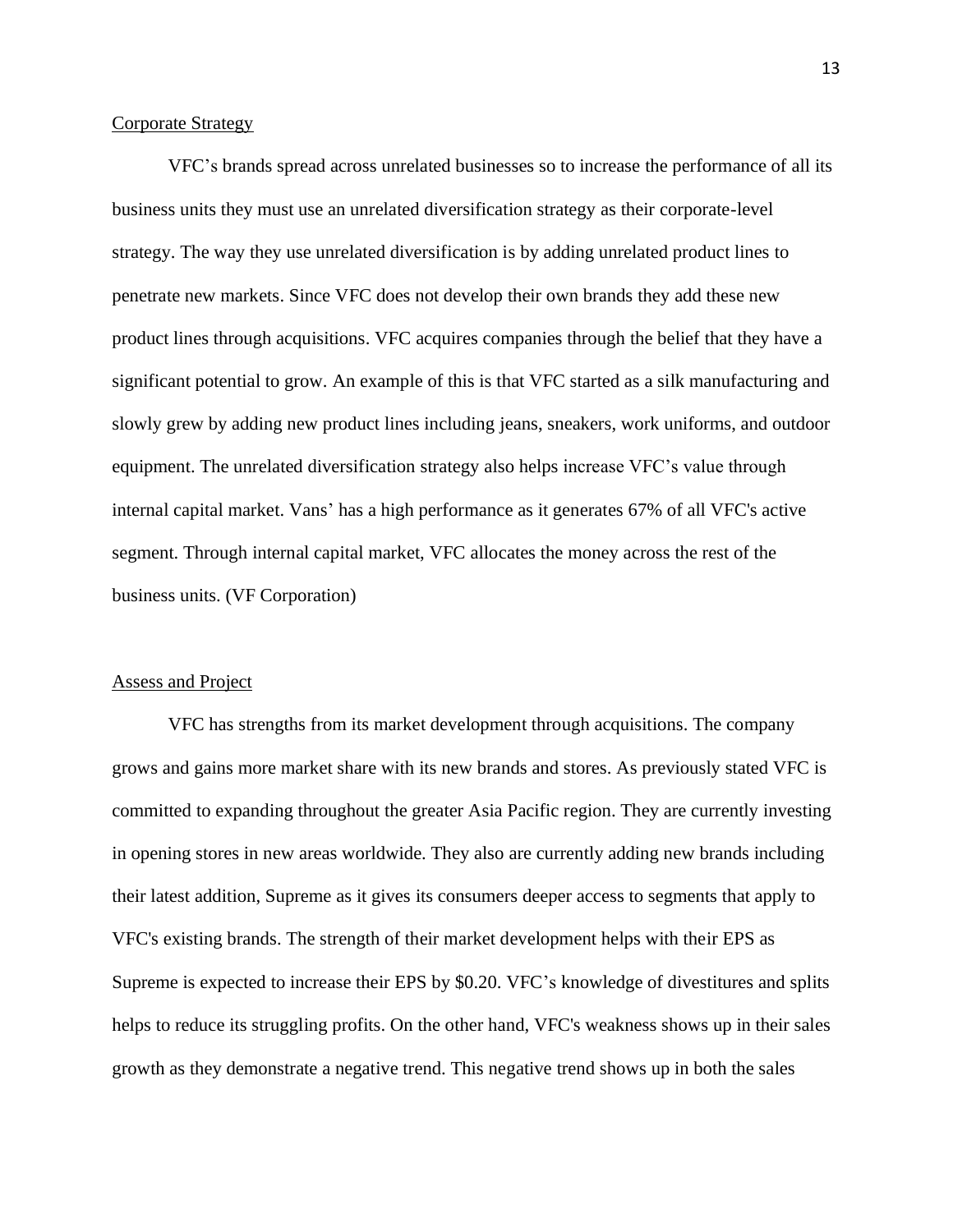growth and earnings growth of VFC. Their earnings growth (-46.07) and their sales growth (- 24.26) for 2020 (Morningstar). This negative trend has been going on for the past three years and if it continues including the next 1 to 2 years, VFC will have to liquidate parts each year until they completely disappear. With the new additions and the split from its denim brands, VFC is in the position to grow. With the shedding of its jeans business, VFC can now fully allocate its resources to the areas of its portfolio that will help grow and give the best ROI opportunities (VF Corporation). Over the past five years, VFC stock has been rising the majority of the time. The stock had a slight dip in December of 2019 but had its highest stock price in January of 2020. The stock then had a major drop at the onset of the Covid-19 pandemic but has slowly been rising since, getting close to its January 2020 stock price. (Morningstar)

#### Suggested Changes

To improve the financial returns of the company VFC needs to generate more sales or raise their prices. They need to do this in a way where they are keeping their costs the same or increase their costs enough that they still can receive a net gain in profits. The best way to do this would be to keep acquiring companies and to keep their broad differentiation strategy. This way the diversification strategy increases profitability with greater sales volume obtained from the new segment markets and products. They should also continue to improve their e-commerce as they have excelled with omnichannel in the past but took a hit with shutting down stores during the pandemic. With a stronger e-commerce presence and marketing, they can make up for their lost in-store sales to help improve their ROI.